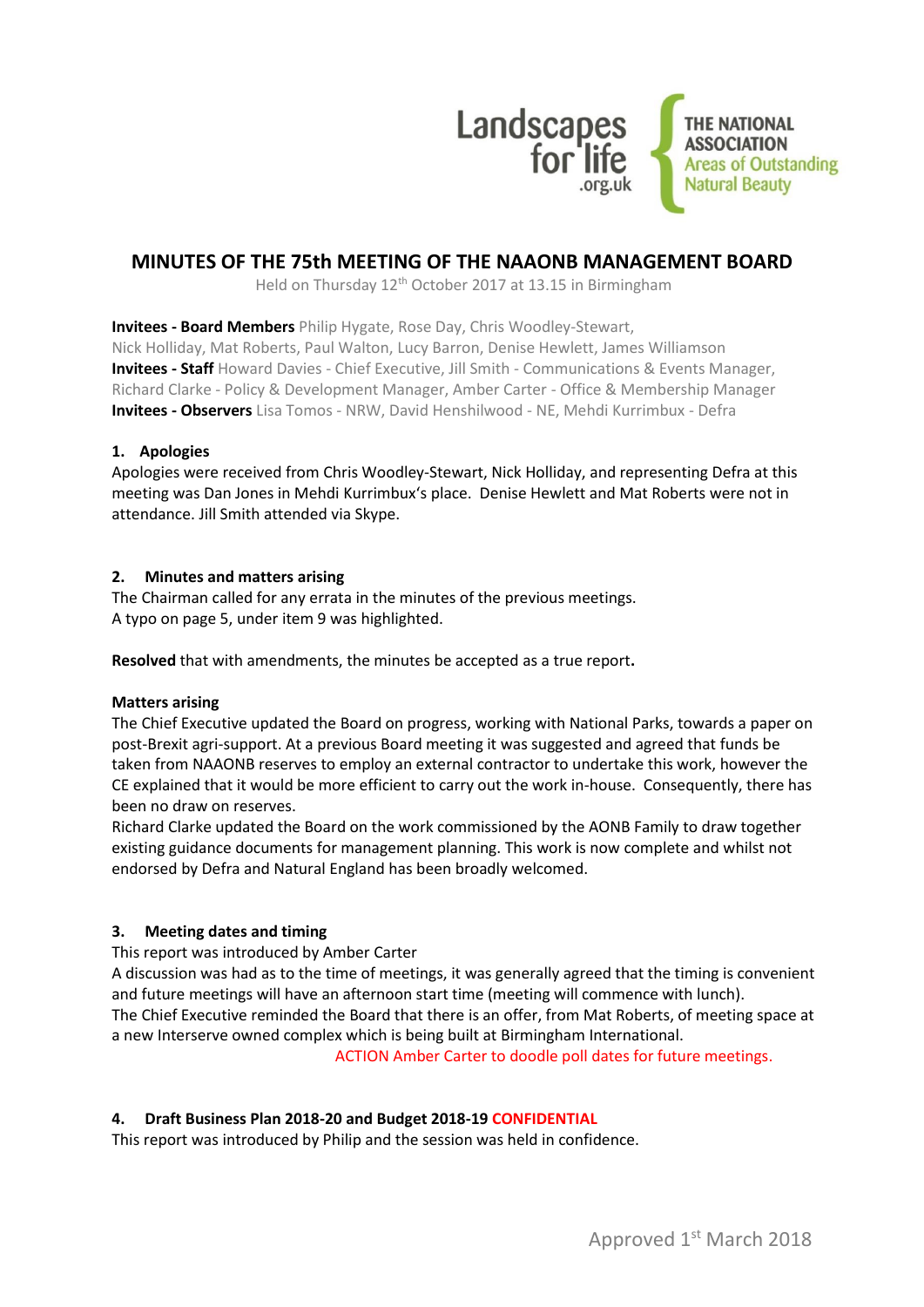

# **5. Chairmen's Conference 2017**

This report was introduced by Jill Smith

The invited speakers were discussed and there were several suggestions of others who could be approached.

Lucy Barron suggested that effort should be made to attract a speaker from the north of England as current suggestions have a southern focus., Paul Burgess was suggested for this.

The timing of the appearance of the Minister was discussed and, with encouragement from Dan Jones, it was agreed to bring the Minister earlier in the proceedings.

> ACTION Jill Smith to approach speakers as suggested and invite the Minister to speak earlier.

## **6. AGM 2017 - Agenda and Papers**

This report was introduced by the Chief Executive

Item 1 **Apologies**

Item 2 **Introduction of current NAAONB Board members with their portfolios** - verbal Item 3 **AGM November 24th 2016 - Minutes and matters arising**

Item 4 **Review of membership rates** - for agreement

It was suggested that average increase in the Consumer Price Index be calculated at the end of December, rather than March.

Item 5 **Election of Trustees and appointment of auditors** - verbal

Discussions were had around this item outside of the meeting and an appropriate way forward has been reached.

Item 6 **Chairman's Annual Report 2016-17** (to be prepared prior to the AGM).

Item 7 **Company Secretary's Financial Report 2016-17**

The report was summarised by Jill Smith, the Chief Executive added that the level of reserves is in line with policy. A surplus has been transferred to reserves, however, the NAAONB should be mindful that this represents an underspend due to lack of capacity.

There was a query around the increase of membership fees in light of reporting a surplus and a good level of reserves. This was discussed and it was suggested that it should be made clear that there is intent to review the NAAONB reserves policy.

Item 8 **CEO's Report of work completed for NAAONB Business Plan Oct 2016 - Oct 2017** (to be prepared prior to the AGM).

Item 9 **AOB**

#### **7. Strategic Risk**

This report was introduced by the Chief Executive, who summarized the report. Richard Clarke updated the Board on the recent submission of an HLF resilience bid. There was a brief discussion around the risk involved with new data protection legislation due to come in in May 2018.

#### **8. Management Accounts**

This report was introduced by Jill Smith, who summarized the report.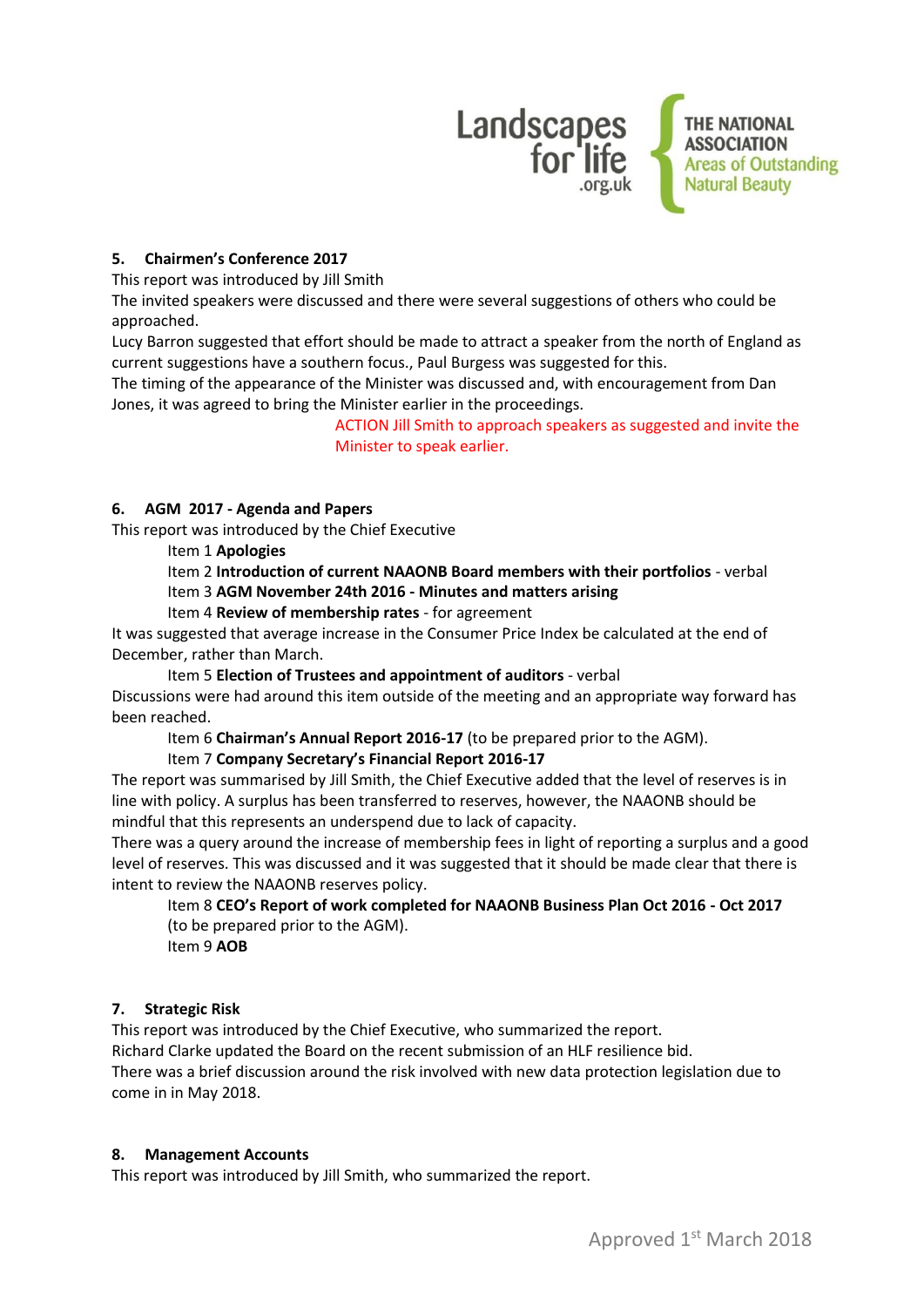

## **9. NAAONB Portfolio & Staff Activity Report**

This report was introduced by the Chief Executive, who called for a steer on how the Board would like to receive these updates from staff in future, as the current method is not fit for purpose. It was generally agreed that there is need for the report to be more focussed on outcomes and implications rather than activity.

The "to watch" items on the dashboard were highlighted as not being a concern as they refer to outdated targets. The "at risk" item, the governance handbook was agreed as no longer a priority as the Charities Commission have now produced guidelines on this. It was suggested that the Charities Commission guidance be adopted by the NAAONB.

**Resolved that** the Charities Commission guidance be adopted by the NAAONB.

#### Agreed: unanimously

Richard Clarke reported on his work with the House of Commons on the NERC Act and the welcome position the NAAONB is in to influence things.

The Chairman reported on a very successful Chilterns Society event which he attended, and The Chief Executive spoke on a theme of the importance of natural beauty.

#### **10. Defra Report**

This report was introduced by Dan Jones, he reported that Defra are ambitiously aiming to get the 25 Year Plan published before the year is out and an agriculture bill on future agriculture support mechanisms is to be published soon after the 25 year plan. Dan suggested the Chief Executive speak to the Defra team working on this to present the offer from NAAONB.

#### ACTION Howard Davies to progress this meeting

Defra have set up the working group on performance metrics and they have a date in the diary for November. There are no plans for a spending review at this stage.

The Shropshire Hills Conservation Board decision should be made soon.

Lord Gardiner has now had successful visits to Cranborne Chase AONB and Tamar Valley AONB and he is interested in the designation process, which Defra are working on with Natural England. The Chief Executive highlighted that a sub group has been developed to specifically look at the agricultural issues and it is proposed that the questions posed by Defra will be shared with them with responses fed back to Defra to support the AONB offer.

#### **11. Natural England Report**

This report was introduced by David Henshilwood. He reported that the Suffolk Coasts and Heaths boundary extension will be going out to statutory consultation after Christmas. The Defra online consultation facility, called Citizen Space, is being used for this and it will help to collate feedback.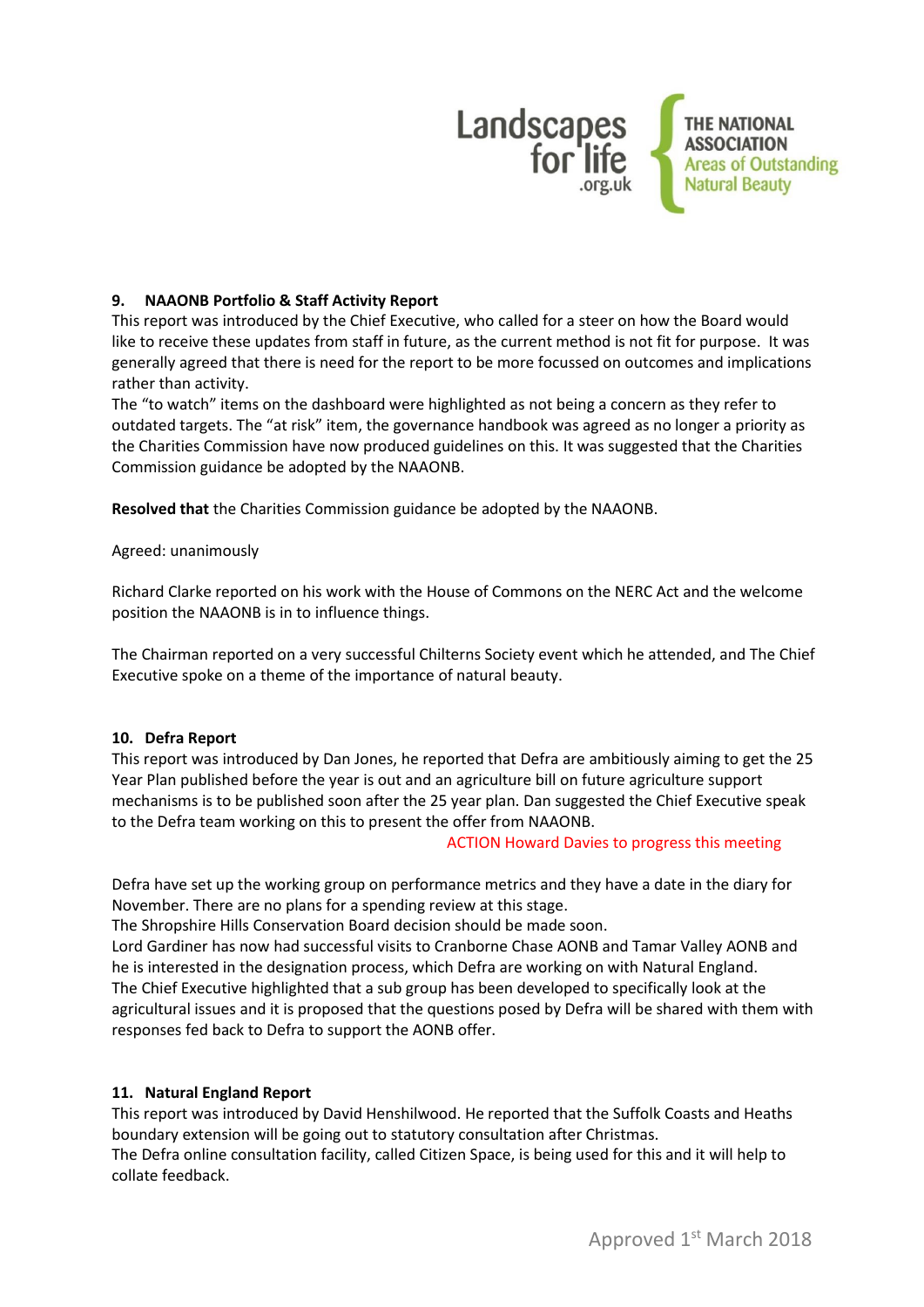

There is an ongoing review of the way landscape designations are carried out, the terms of reference have been presented in the paper. They are undergoing a modernisation of the process and are developing a new way of prioritising proposals. John Butterflied is full time on this review and they are looking for another member of staff to work on this.

The Chief Executive added that there is a current consultation on raising the value of special qualities beyond the boundaries. The NAAONB welcomes this discussion with Natural England as NAAONB is supporting the AONB Family in this area by producing management plan guidance, but, this is difficult as it is not the statutory advisor.

## **12. Cyfoeth Naturiol Cymru - Natural Resources Wales Report**

This report was introduced by Lisa Tomas. NRW is developing a set of area statements which will go to informal public consultation. Local authorities are producing wellbeing plans which statutory agencies, of which NRW is one, have a role in signing off.

NRW are looking at a new collaborative way to deal with funding. This reflects the requirements of Welsh Government's natural resources policy.

Welsh Government is currently consulting on the delivery of sustainable management for natural resources which opens doors on a number of proposals.

There will be a round table discussion on post-brexit agriculture, who should be represented at this is currently being established.

The Chief Executive added that the English offer has been shared with Welsh AONBs and National Parks in order that a single offer can be produced. A meeting with Peter McDonald is being arranged. NRW is revising management planning guidance fit for AONBs and National Parks.

The Chief Executive highlighted that Wales and England are two different very different political and legislative worlds. A question for future meetings is how NAAONB trustees want to work as a UK charity, recognising the increasing influence of devolution.

#### **AOB**

Lucy Barron offered to work on a review of the Landscapes for Life Awards with the current portfolio holder - Chris Woodley-Stewart as the process and criteria need reviewing,

> ACTION Lucy Barron and Chris Woodley-Stewart to bring paper on L4L Awards to next Board meeting.

The Chief Executive highlighted the need to begin planning the L4L Conference 2018 and 2019. Kent AONB Partnership have offered to work with NAAONB around the 2018 conference and 2019 is the 10 year anniversary of the 1949 National Parks and Access to the Countryside Act It should be a celebration of natural beauty and planning should begin now to secure appropriate speakers.

Jill Smith gave a summary of feedback of Conference 2017, there was a general feeling of value for money - great content, though, not impressed with the venue or food. The field trips are missed there were comments about value of fieldtrips and seeing the sharp end of delivery. The feedback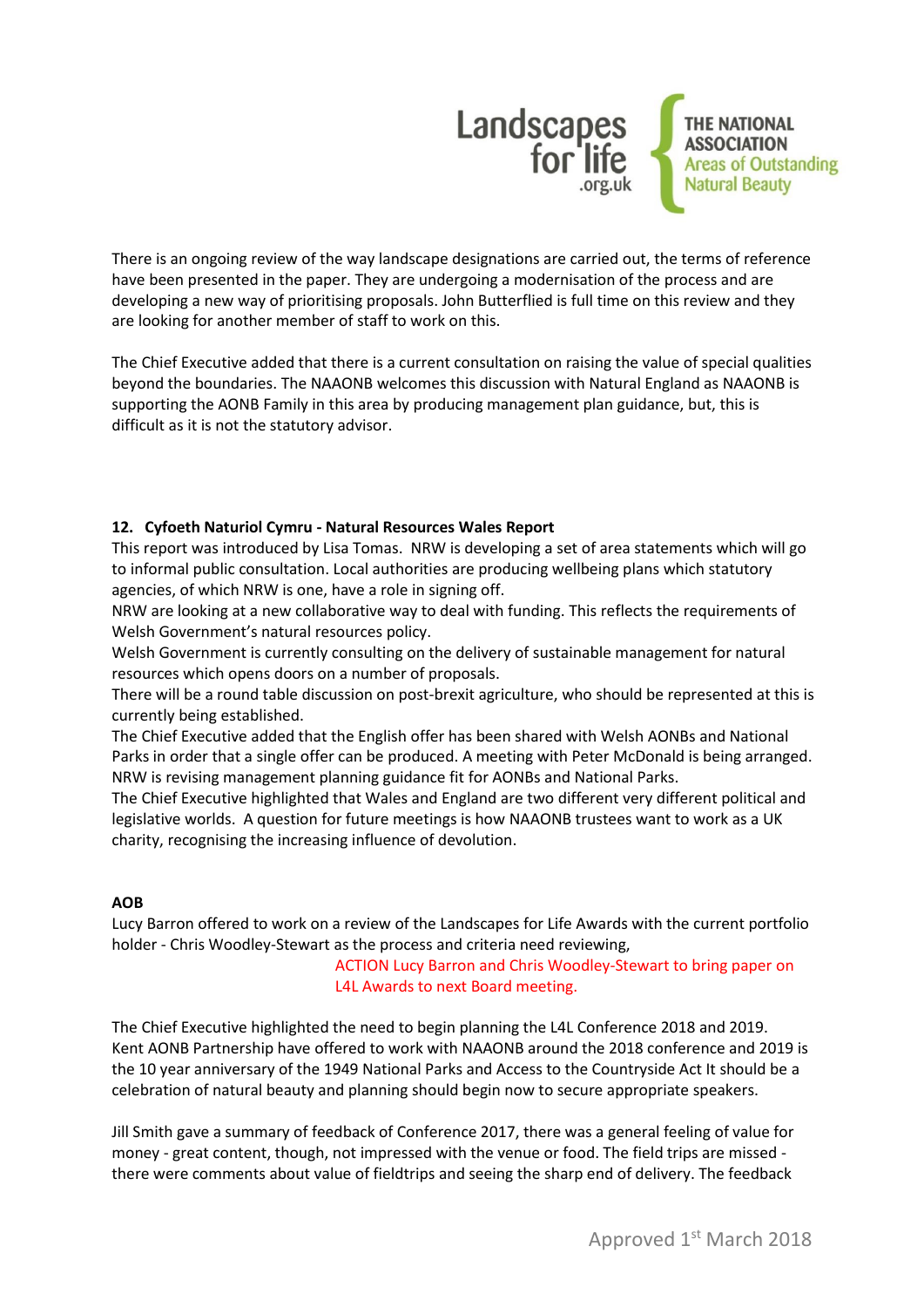

also noted that there is little time to reflect at conference without the field trips. The Chief Executive commented that it is important that if field trips are revisited in another format, and their cost needs to be clear.

Richard Clarke queried the level of feedback received on outcomes, such as changed behaviours. Jill Smith responded that this was reflected in the feedback.

**Meeting ended 16.10**